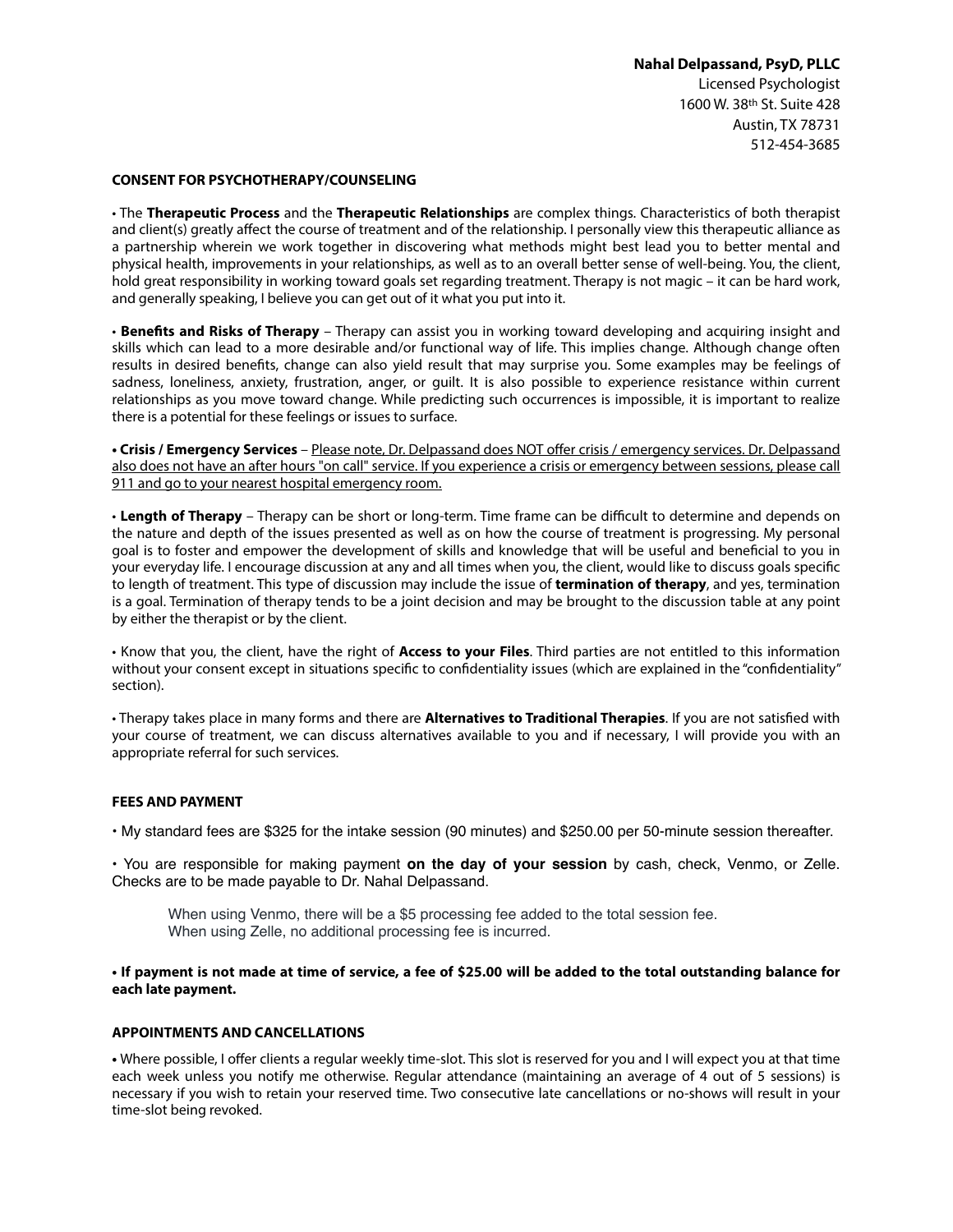# **Nahal Delpassand, PsyD, PLLC**  Licensed Psychologist 1600 W. 38th St. Suite 428 Austin, TX 78731 512-454-3685

• Non-emergency cancellations must be received at least 24 hours in advance of your appointment time (note that cancellations for Monday must be received before noon on the preceding Friday). Late cancellations or failure to show for a session will incur the full \$250.00/\$325.00 fee for all clients.

#### **TERMINATION OF THERAPY**

In the best possible scenario, therapy is terminated when both therapist and client believe the work is complete and meets for a closure session. Sometimes, however, therapy terminates for a variety of other reasons, including a lack of ft between therapist and client, a lack of ft with the therapist's treatment modalities, or simply that it is not the right time in the client's life. In these cases, I would greatly appreciate the opportunity to discuss your experience with you and send you on your way with alternative referrals. If, for whatever reason you are not comfortable doing this, please send an email or leave a voicemail letting me know that you wish to take a break from therapy so that I am not holding your slot for you.

#### **CONTACTING ME**

I can be contacted directly on **832-818-4989** or by email at **Nahaldelpassand@hushmail.com** When I am with clients or away from the office, my phone typically rolls straight to voicemail, which I check regularly. Please leave a message and I will call you back as soon as I can. Due to the fact that the privacy of electronic information cannot be guaranteed, please restrict the content of all emails and text messages to administrative issues, such as scheduling and billing.

**Couples Therapy:** When providing couples therapy, I consider myself responsible to three "clients": Partner A, Partner B and the relationship. In order to protect the integrity of the therapy, any information disclosed individually to me that signifcantly impacts the current status of the relationship may ultimately need to be disclosed to the partner if therapy on the relationship is to continue. Please do not send emails or leave voicemails that you would not wish your partner to be privy to.

**Interactions Outside of Therapy:** Occasionally clients and therapists run into each other outside of therapy, for example: in grocery stores, restaurants, at educational institutions or conferences. My policy in these situations is to protect client confdentiality. I will never acknowledge a current or former client unless the client acknowledges me first, nor will I introduce a client to anyone that I happen to be with. In situations where we may be introduced to each other by a third party, I will behave as though it is the frst time we've met. If, during a therapy session, you would like to discuss the handling of any potential or actual public interactions, please let me know.

**Social Networking:** In order to maintain client confdentiality, I do not connect with former or current clients on social networking sites, including Facebook, Instagram, Snapchat or LinkedIn. **CONFIDENTIALITY** – One of the most important aspects of the therapeutic relationship is the element of trust. Trust is fostered in many ways throughout the course of treatment, and the promise of confdentiality is primary. It is important to understand that

*CONFIDENTIALITY IS NOT ABSOLUTE.* There are instances where I have either a legal or ethical obligation to breach confdentiality and they are outlined below:

- o **Child Abuse**: If I have cause to believe that a child has been, is currently being, or may be abused, neglected, or sexually assaulted, I am required by law to notify appropriate law enforcement authorities within 48 hours. Please know this policy extends to past child abuse as well.
- o **Elder Abuse and Abuse of persons with disabilities**: If I have cause to believe that an elderly or person with a disability is in conditions of abuse, exploitation, or neglect, I am immediately required to report this to the Department of Protective and Regulatory Services.